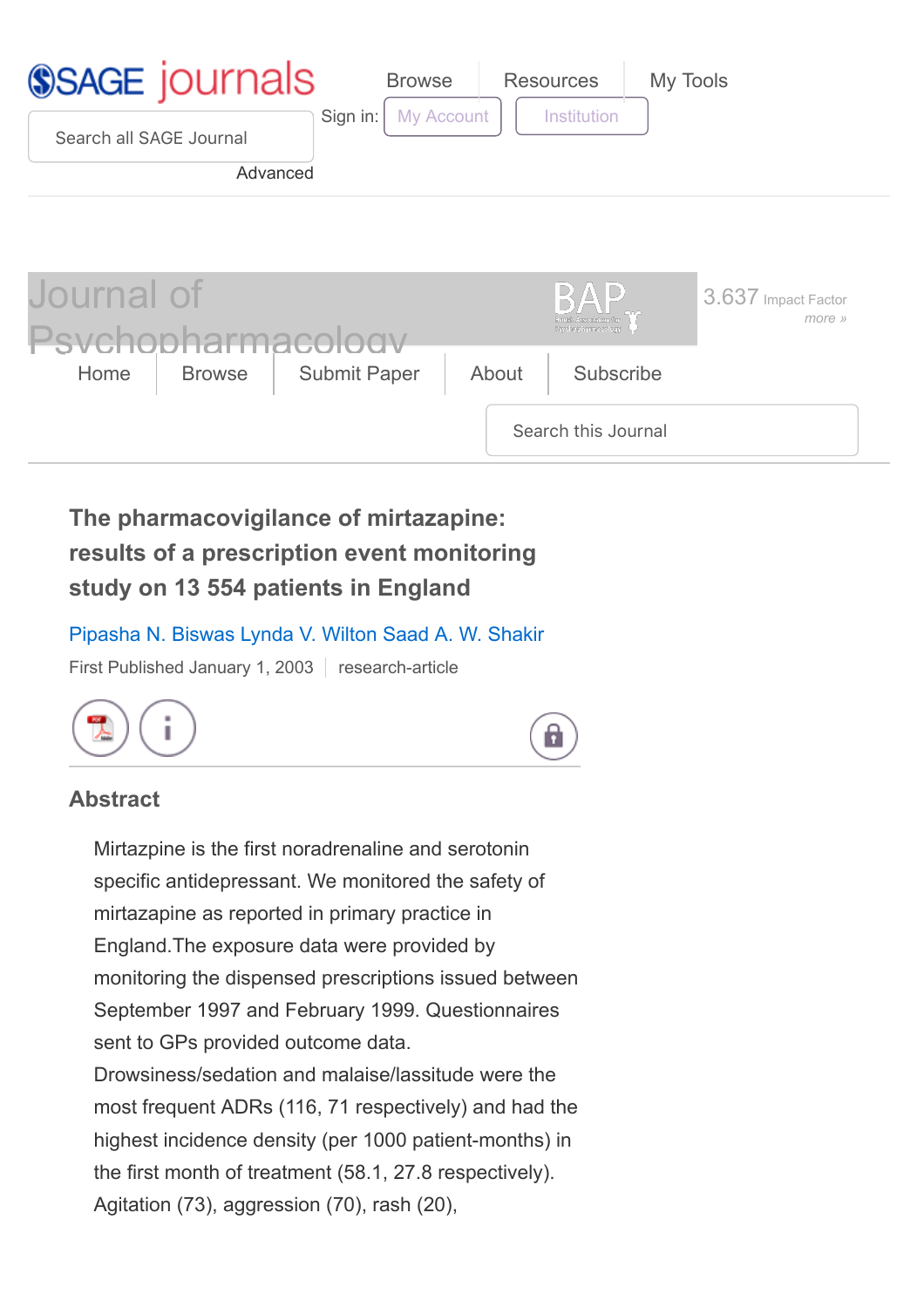hallucinations (13) and abnormal dreams (31 were unlabelled AES while abnormal liver function tests (12), syncope (8), abnormal behaviour (4) and visual disturbance (3) were labelled AES possibly due to mirtazapine use. Serious suspected ADRs reported were facial oedema (5), allergy (3), bone marrow toxicity (2) and myelodysplasia (1).

CIOMS/WHO (1993) International ethical guidelines for biomedical research involving human subjects. Geneva, Switzerland: Council for International Organisations of [Medical Sciences/ World Health Organization](http://scholar.google.com/scholar_lookup?publication_year=1993&author=+CIOMS/WHO&title=International+ethical+guidelines+for+biomedical+research+involving+human+subjects) Google Schola r

Davidson J R , Meltzer-Brody S E (1999) The underrecognition and undertreatment of depression: what is the breadth and depth of the problem? J Clin Psychiatry 60(Suppl. 7): 1–10 [Google Scholar](http://scholar.google.com/scholar_lookup?publication_year=1999&pages=1-10&issue=Suppl.+7&author=+Davidson+J+Rauthor=+Meltzer-Brody+S+E&title=The+underrecognition+and+undertreatment+of+depression:+what+is+the+breadth+and+depth+of+the+problem?&)

De Boer T (1996) The pharmacological profile of mirtazapine. J Clin Psychiatry 57(Suppl 4): 19–25 [Google Scholar](http://scholar.google.com/scholar_lookup?publication_year=1996&pages=19-25&issue=Suppl+4&author=+De+Boer+T&title=The+pharmacological+profile+of+mirtazapine&) [Medline](http://journals.sagepub.com/servlet/linkout?suffix=atypb3&dbid=8&doi=10.1177%2F0269881103017001716&key=8636062)

Fava M (2000) Weight gain and antidepressants. J Clin Psychiatry 61(Suppl 11): 37–41 [Google Scholar](http://scholar.google.com/scholar_lookup?publication_year=2000&pages=37-41&issue=Suppl+11&author=+Fava+M&title=Weight+gain+and+antidepressants&) [Medline](http://journals.sagepub.com/servlet/linkout?suffix=atypb4&dbid=8&doi=10.1177%2F0269881103017001716&key=10926053)

Fawcett J , Barkin R L (1998) Review of the results from clinical studies on the efficacy, safety and tolerability of mirtazapine for the treatment of patients in major depression. J Affect Disord 51: 267–285 [Google Scholar](http://scholar.google.com/scholar_lookup?publication_year=1998&pages=267-285&author=+Fawcett+Jauthor=+Barkin+R+L&title=Review+of+the+results+from+clinical+studies+on+the+efficacy,+safety+and+tolerability+of+mirtazapine+for+the+treatment+of+patients+in+major+depression&) [Medline](http://journals.sagepub.com/servlet/linkout?suffix=atypb5&dbid=8&doi=10.1177%2F0269881103017001716&key=10333982)

Freemantle S N , Pearce G L, Wilton L V, Mann R D (1996) The incidence of the most commonly reported events with 40 newly marketed drugs – a study by prescription-event monitoring. Pharmacoepidemiol Drug Safety 6(Suppl 1): 1–8 [Google Scholar](http://scholar.google.com/scholar_lookup?publication_year=1996&pages=1-8&issue=Suppl+1&author=+Freemantle+S+Nauthor=+Pearce+G+Lauthor=+Wilton+L+Vauthor=+Mann+R+D&title=The+incidence+of+the+most+commonly+reported+events+with+40+newly+marketed+drugs+%E2%80%93+a+study+by+prescription-event+monitoring&)

Goldberg D , Tantam D (1991) The public health impact of mental disorders. In Holland W W, Detels R, Knox G (eds), Oxford text book of public health, vol. 3, application in public health, 2nd edn, pp. 268–269. Oxford: Oxford University Press [Google Scholar](http://scholar.google.com/scholar_lookup?publication_year=1991&pages=268-269&issue=Suppl+1&author=+Goldberg+Dauthor=+Tantam+Dauthor=+Holland+W+Wauthor=+Detels+Rauthor=+Knox+G&title=Oxford+text+book+of+public+health,+vol.+3,+application+in+public+health&)

Heeley E , Riley J, Layton D, Wilton L V, Shakir S A W (2001) Prescription event monitoring and reporting of adverse drug reactions. Lancet 358: 1872–1873 [Google Scholar](http://scholar.google.com/scholar_lookup?publication_year=2001&pages=1872-1873&author=+Heeley+Eauthor=+Riley+Jauthor=+Layton+Dauthor=+Wilton+L+Vauthor=+Shakir+S+A+W&title=Prescription+event+monitoring+and+reporting+of+adverse+drug+reactions&) [Medline](http://journals.sagepub.com/servlet/linkout?suffix=atypb8&dbid=8&doi=10.1177%2F0269881103017001716&key=11741629)

Mackay F J , Dunn N R, Wilton L V, Pearce G L, Freemantle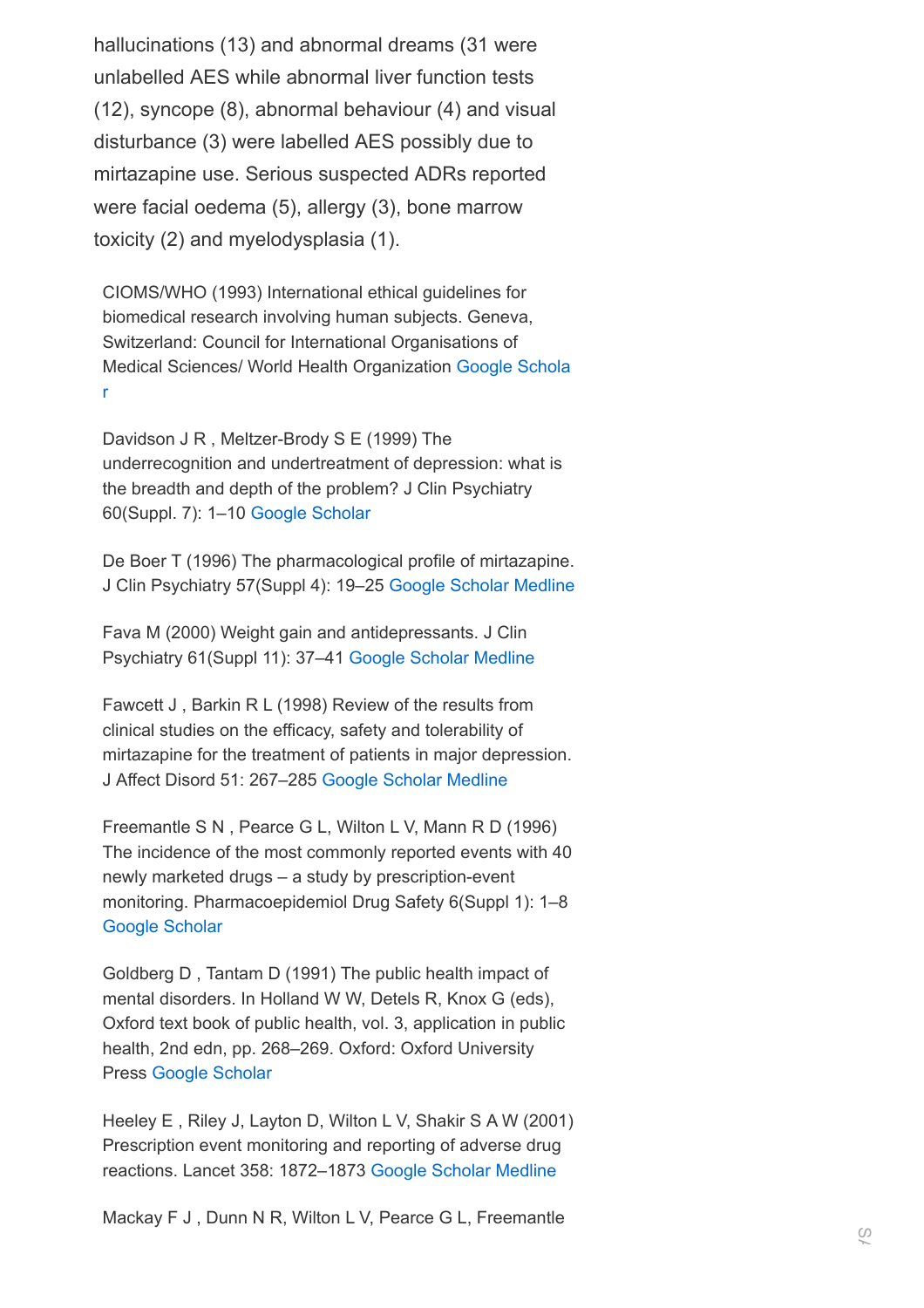S N, Mann R D (1997) A comparison of fluvoxamine, fluoxetine, sertraline and paroxetine examined by observational cohort studies. Pharmacoepidemiol Drug Safety 6: 235–246 [Google Scholar](http://scholar.google.com/scholar_lookup?publication_year=1997&pages=235-246&author=+Mackay+F+Jauthor=+Dunn+N+Rauthor=+Wilton+L+Vauthor=+Pearce+G+Lauthor=+Freemantle+S+Nauthor=+Mann+R+D&title=A+comparison+of+fluvoxamine,+fluoxetine,+sertraline+and+paroxetine+examined+by+observational+cohort+studies&) [Medline](http://journals.sagepub.com/servlet/linkout?suffix=atypb9&dbid=8&doi=10.1177%2F0269881103017001716&key=15073774)

McAvoy B R , Kramer E F S (1996) General practice postal [surveys: a questionnaire too far? BMJ 313: 732–733](http://scholar.google.com/scholar_lookup?publication_year=1996&pages=732-733&author=+McAvoy+B+Rauthor=+Kramer+E+F+S&title=General+practice+postal+surveys:+a+questionnaire+too+far?&) Google Scholar [Medline](http://journals.sagepub.com/servlet/linkout?suffix=atypb10&dbid=8&doi=10.1177%2F0269881103017001716&key=8819446)

Montgomery S A (1995) Safety of mirtazapine: a review. Int J [Clin Psychopharmacol 10\(Suppl 4\): 37–45](http://journals.sagepub.com/servlet/linkout?suffix=atypb11&dbid=8&doi=10.1177%2F0269881103017001716&key=8930008) [Google Scholar](http://scholar.google.com/scholar_lookup?publication_year=1995&pages=37-45&issue=Suppl+4&author=+Montgomery+S+A&title=Safety+of+mirtazapine:+a+review&) M edline

Organon Laboratories (1997) Mirtazapine summary of product characteristics. The Netherlands: Organon Laboratories [Google Scholar](http://scholar.google.com/scholar_lookup?publication_year=1997&issue=Suppl+4&author=+Organon+Laboratories&title=Mirtazapine+summary+of+product+characteristics&)

Royal College of Physicians of London (1996) Guidelines on the practice of ethical committees in medical research involving human subjects. London: Royal College of Physicians of London [Google Scholar](http://scholar.google.com/scholar_lookup?publication_year=1996&issue=Suppl+4&author=+Royal+College+of+Physicians+of+London&title=Guidelines+on+the+practice+of+ethical+committees+in+medical+research+involving+human+subjects&)

Templeton L , Deeham A, Taylor C, Drummond C, Strang J (1997) Surveying general practitioners: does a low response [rate matter? Br J Gen Pract 47: 91–94](http://journals.sagepub.com/servlet/linkout?suffix=atypb14&dbid=8&doi=10.1177%2F0269881103017001716&key=9101692) [Google Scholar](http://scholar.google.com/scholar_lookup?publication_year=1997&pages=91-94&author=+Templeton+Lauthor=+Deeham+Aauthor=+Taylor+Cauthor=+Drummond+Cauthor=+Strang+J&title=Surveying+general+practitioners:+does+a+low+response+rate+matter?&) Medli ne

Tylee A , Priest R, Roberts A (1966) Depression in general practice. London: Martin Dunitz [Google Scholar](http://scholar.google.com/scholar_lookup?publication_year=1966&author=+Tylee+Aauthor=+Priest+Rauthor=+Roberts+A&title=Depression+in+general+practice&)

Ward H E (1997) The newer antidepressants. J Int Med 18: 65–70 [Google Scholar](http://scholar.google.com/scholar_lookup?publication_year=1997&pages=65-70&author=+Ward+H+E&title=The+newer+antidepressants&)

Vol 17, Issue 1, 2003

**[Table of Contents](http://journals.sagepub.com/toc/jopa/17/1)**

[Article Metrics](http://journals.sagepub.com/doi/metrics/10.1177/0269881103017001716)

[Related Articles](http://journals.sagepub.com/doi/citedby/10.1177/0269881103017001716)

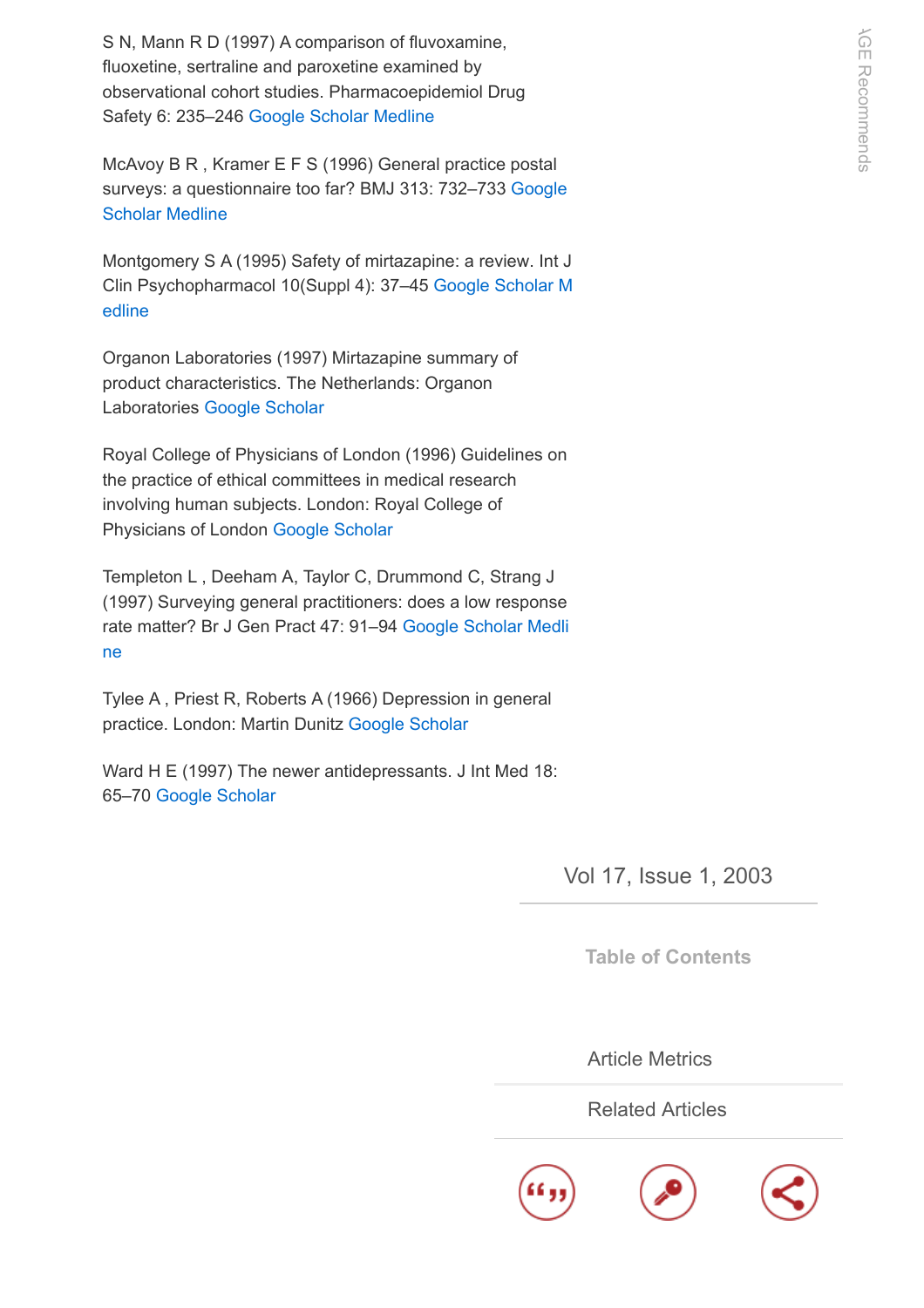

In the QUALIFY study, Abilify Maintena® (aripiprazole prolonged-release suspension for injection) demonstrated superiority to paliperidone palmitate at improving quality of life and reducing disease severity in patients with schizophrenia, based on clinician assessment.<sup>1</sup> Reference: 1. Naber D, et al. Schizophr Res 2015; 168: 498-504.



**Click here for prescribing information** February 2017 UK/AM/1216/0109

| <b>SAGE Video</b><br>Streaming video collections | <b>SAGE Knowledge</b><br>The ultimate social sciences<br>library | <b>SAGE Research Methods</b><br>The ultimate methods library | <b>SAGE Sta</b><br>Data on D |
|--------------------------------------------------|------------------------------------------------------------------|--------------------------------------------------------------|------------------------------|
|                                                  |                                                                  |                                                              |                              |

### SAGE Journals

[Privacy Policy](https://us.sagepub.com/en-us/nam/privacy-policy)

[Terms of Use](http://journals.sagepub.com/page/policies/terms-of-use)

[Contact Us](http://journals.sagepub.com/page/contact/home)

**[Help](http://journals.sagepub.com/page/help/home)** 

[About](http://www.sagepub.com/journals.nav)

Browse

[Health Sciences](http://journals.sagepub.com/action/showPublications?category=10.1177%2Fhealth-sciences)

[Life Sciences](http://journals.sagepub.com/action/showPublications?category=10.1177%2Flife-and-biomedical-sciences)

Engineering &

**Humanities** 

[Journals A-Z](http://journals.sagepub.com/action/showPublications?alphabetRange=A)

[Materials Science](http://journals.sagepub.com/action/showPublications?category=10.1177%2Fmaterials-science-and-engineering)

[Social Sciences &](http://journals.sagepub.com/action/showPublications?category=10.1177%2Fsocial-sciences-and-humanities)

### **Resources**

[Authors](http://journals.sagepub.com/page/resources/authors)

**[Editors](http://journals.sagepub.com/page/resources/editors)** 

**[Reviewers](http://journals.sagepub.com/page/resources/reviewers)** 

[Librarians](http://journals.sagepub.com/page/resources/librarians)

**[Societies](http://journals.sagepub.com/page/resources/societies)** 

[Researchers](http://journals.sagepub.com/page/resources/researchers)

## **Opportunities**

- [Advertising](https://us.sagepub.com/en-us/nam/ratecards)
- **[Reprints](http://www.uk.sagepub.com/rate-reprints.cp)**
- **Content**
- **[Sponsorships](https://us.sagepub.com/en-us/nam/content-sponsorship)**
- [Permissions](http://www.sagepub.com/journalsPermissions.nav)

# Journal of Psychopharmacology

ISSN: 0269-8811

Online ISSN: 1461-7285